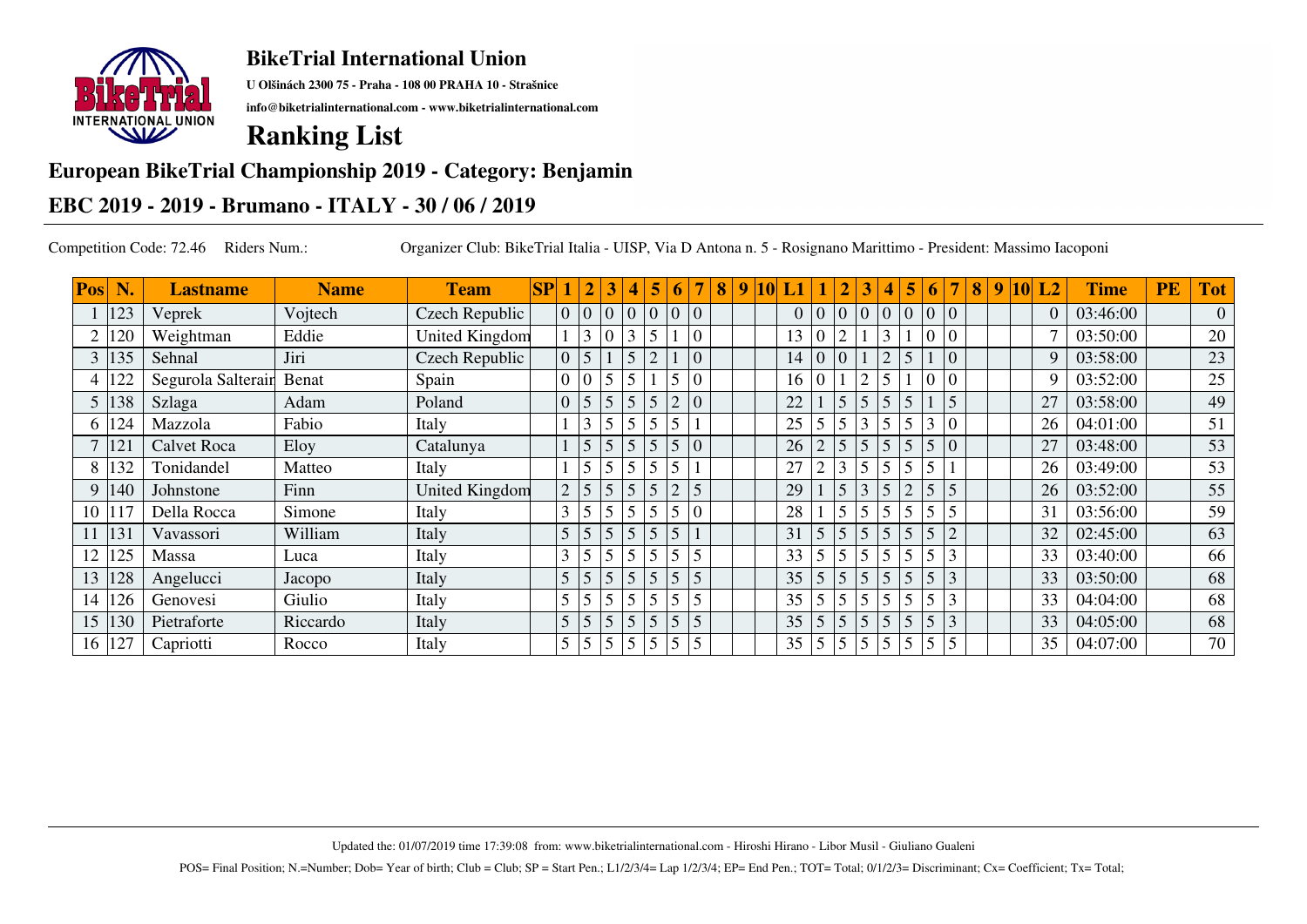

**U Olšinách 2300 75 - Praha - 108 00 PRAHA 10 - Strašnice**

**info@biketrialinternational.com - www.biketrialinternational.com**

# **Ranking List**

#### **European BikeTrial Championship 2019 - Category: Elite**

### **EBC 2019 - 2019 - Brumano - ITALY - 30 / 06 / 2019**

| Pos | <b>IN</b> | <b>Lastname</b> | <b>Name</b> | <b>l'eam</b>          | SP |   |  |  |  |            | $\Omega$ |                |                |   |  |               | $\bf{8}$ | 10 L | $\mathbf{L2}^{\prime}$ | Time     | PE | <b>Tot</b>     |
|-----|-----------|-----------------|-------------|-----------------------|----|---|--|--|--|------------|----------|----------------|----------------|---|--|---------------|----------|------|------------------------|----------|----|----------------|
|     |           | Kolar           | Vaclav      | Czech Republic        |    | 0 |  |  |  |            |          | 1 <sup>2</sup> | $\overline{0}$ |   |  | $\Omega$      |          |      |                        | 03:56:00 |    | 1 <sub>7</sub> |
|     |           | Friedrich       | Jonas       | Germany               |    |   |  |  |  | $\sqrt{ }$ |          | 1 <sub>7</sub> |                |   |  |               |          |      | 16                     | 03:51:00 |    | 33<br>IJ       |
|     |           | Morewood        | Adam        | <b>United Kingdom</b> |    |   |  |  |  |            |          | 22             |                | V |  | $\Omega$<br>v |          |      | $\bigcap$ 1<br>4.      | 04:04:00 |    | 44             |
|     |           | Tombini         | Luca        | Italy                 |    |   |  |  |  |            |          | 31             |                |   |  |               |          |      | $\bigcap$ 1<br>JІ      | 04:28:00 |    | 68             |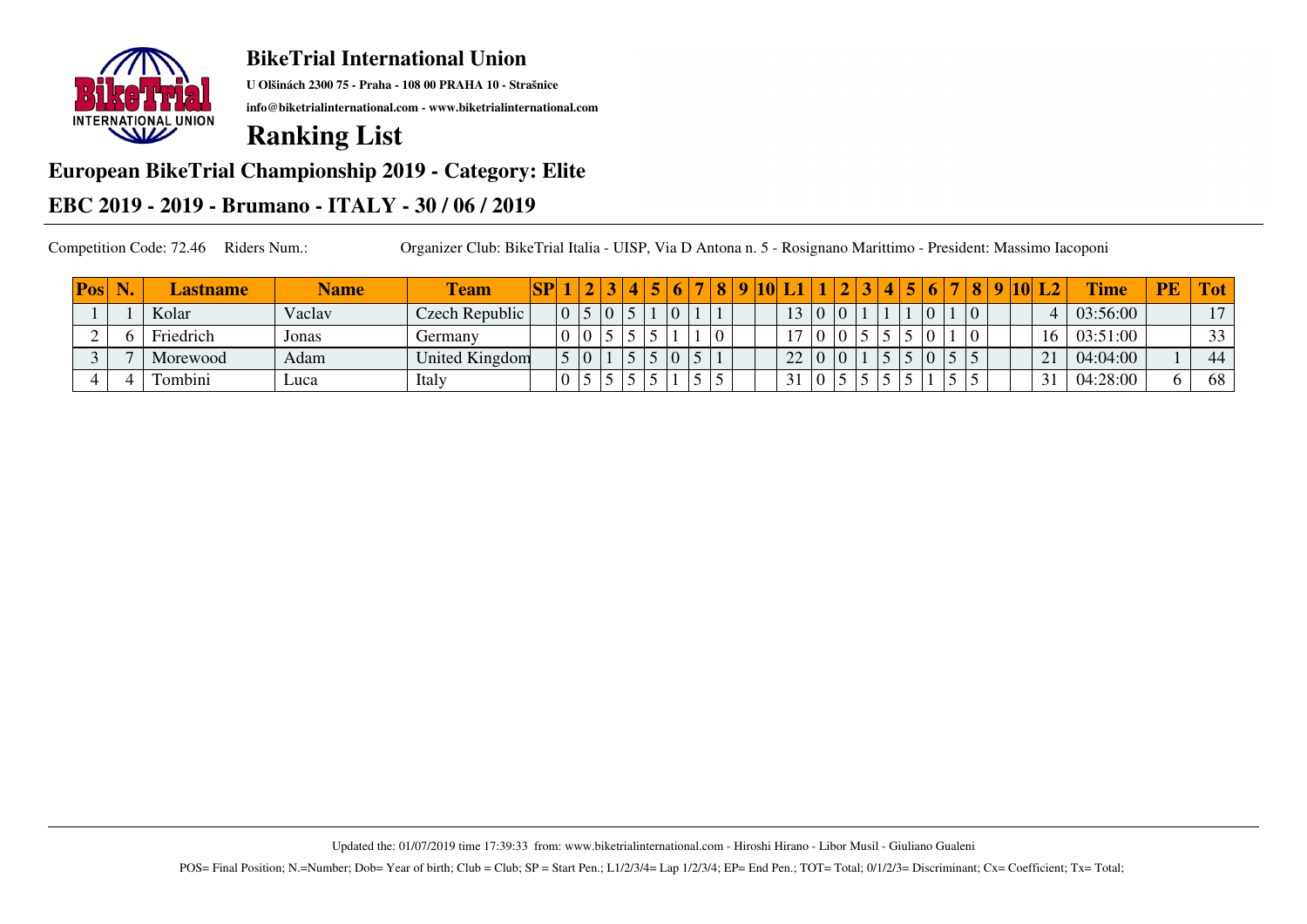

**U Olšinách 2300 75 - Praha - 108 00 PRAHA 10 - Strašnice**

**info@biketrialinternational.com - www.biketrialinternational.com**

# **Ranking List**

#### **European BikeTrial Championship 2019 - Category: Femine**

### **EBC 2019 - 2019 - Brumano - ITALY - 30 / 06 / 2019**

Competition Code: 72.46 Riders Num.: Organizer Club: BikeTrial Italia - UISP, Via D Antona n. 5 - Rosignano Marittimo - President: Massimo Iacoponi

| Pos |                | <b>Lastname</b>  | <b>Name</b> | l'eam          | SP |  |                |   |  | 0 | $\mathbf{\Omega}$ |                |                          |  |   |  |                |  | <b>10</b> |    | Time     | <b>PE</b> | ιοτ    |
|-----|----------------|------------------|-------------|----------------|----|--|----------------|---|--|---|-------------------|----------------|--------------------------|--|---|--|----------------|--|-----------|----|----------|-----------|--------|
|     | 0 <sup>1</sup> | Antiova          | 1va         | Czech Republic |    |  |                |   |  |   |                   | 18             | $\overline{\phantom{0}}$ |  |   |  | $\overline{0}$ |  |           | 1Q | 03:52:00 |           | $\sim$ |
|     | 62             | Vaneckova        | Alzabeta    | Czech Republic |    |  |                | ັ |  |   |                   | $\gamma$<br>ر_ |                          |  |   |  |                |  |           |    | 04:11:00 |           | 39     |
|     | 64             | Mallen Hernandez | Julia       | Catalunya      |    |  | $\overline{ }$ |   |  |   |                   | 26             | $\overline{ }$           |  | ັ |  |                |  |           | 22 | 03:59:00 |           | 58     |

Updated the: 01/07/2019 time 17:39:54 from: www.biketrialinternational.com - Hiroshi Hirano - Libor Musil - Giuliano Gualeni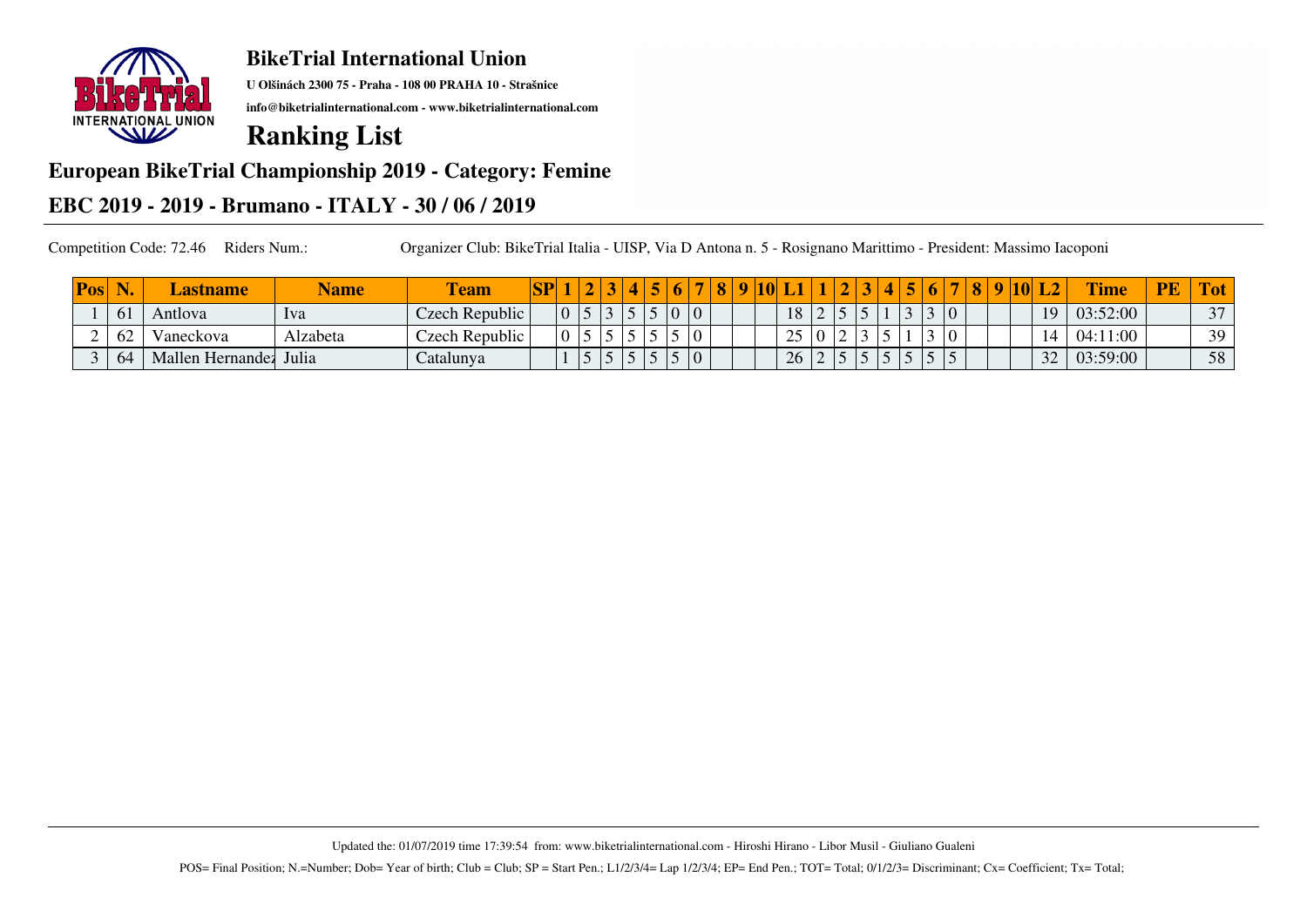

**U Olšinách 2300 75 - Praha - 108 00 PRAHA 10 - Strašnice**

**info@biketrialinternational.com - www.biketrialinternational.com**

# **Ranking List**

### **European BikeTrial Championship 2019 - Category: Junior**

### **EBC 2019 - 2019 - Brumano - ITALY - 30 / 06 / 2019**

| <b>Pos</b> | W.                    | <b>Lastname</b> | <b>Name</b> | <b>Team</b>    | SP |                |             |   |                |       | $\overline{\mathbf{8}}$ |  |    |     |  | 4 5 |                | 6 | <b>8</b> | <b>19F</b> | $ 10 $ L2       | <b>Time</b> | <b>PE</b> | <b>Tot</b>      |
|------------|-----------------------|-----------------|-------------|----------------|----|----------------|-------------|---|----------------|-------|-------------------------|--|----|-----|--|-----|----------------|---|----------|------------|-----------------|-------------|-----------|-----------------|
|            | 44                    | Veprek          | Tomas       | Czech Republic |    | $\overline{0}$ | $ 0\rangle$ |   | $\overline{0}$ | 0 0 0 |                         |  |    | 5 0 |  |     | $\overline{0}$ |   |          |            | 12              | 03:47:00    |           | 17              |
|            | 46                    | Krupcik         | Ondrej      | Czech Republic |    |                |             |   |                |       |                         |  |    |     |  |     |                |   |          |            |                 | 03:49:00    |           | 31 <sub>1</sub> |
|            | $\mathcal{A}^{\cdot}$ | Locatelli       | Paolo       | Italy          |    |                |             |   |                |       |                         |  | 24 |     |  |     |                |   |          |            | $\overline{14}$ | 03:54:00    |           | 38              |
|            | -42                   | Orfino          | Elia        | Italy          |    |                |             |   |                |       |                         |  | 25 | 0   |  |     |                |   |          |            | 19              | 03:55:00    |           | 44              |
|            | 49                    | Navarro Ortega  | Conrad      | Catalunya      |    |                |             |   |                |       |                         |  | 21 |     |  |     |                |   |          |            | 34              | 03:33:00    |           | 55              |
|            | 43                    | Pozzali         | Marco       | Italy          |    |                |             | ັ |                |       |                         |  | 40 |     |  |     |                |   |          |            | 40              | 03:34:00    |           | 80              |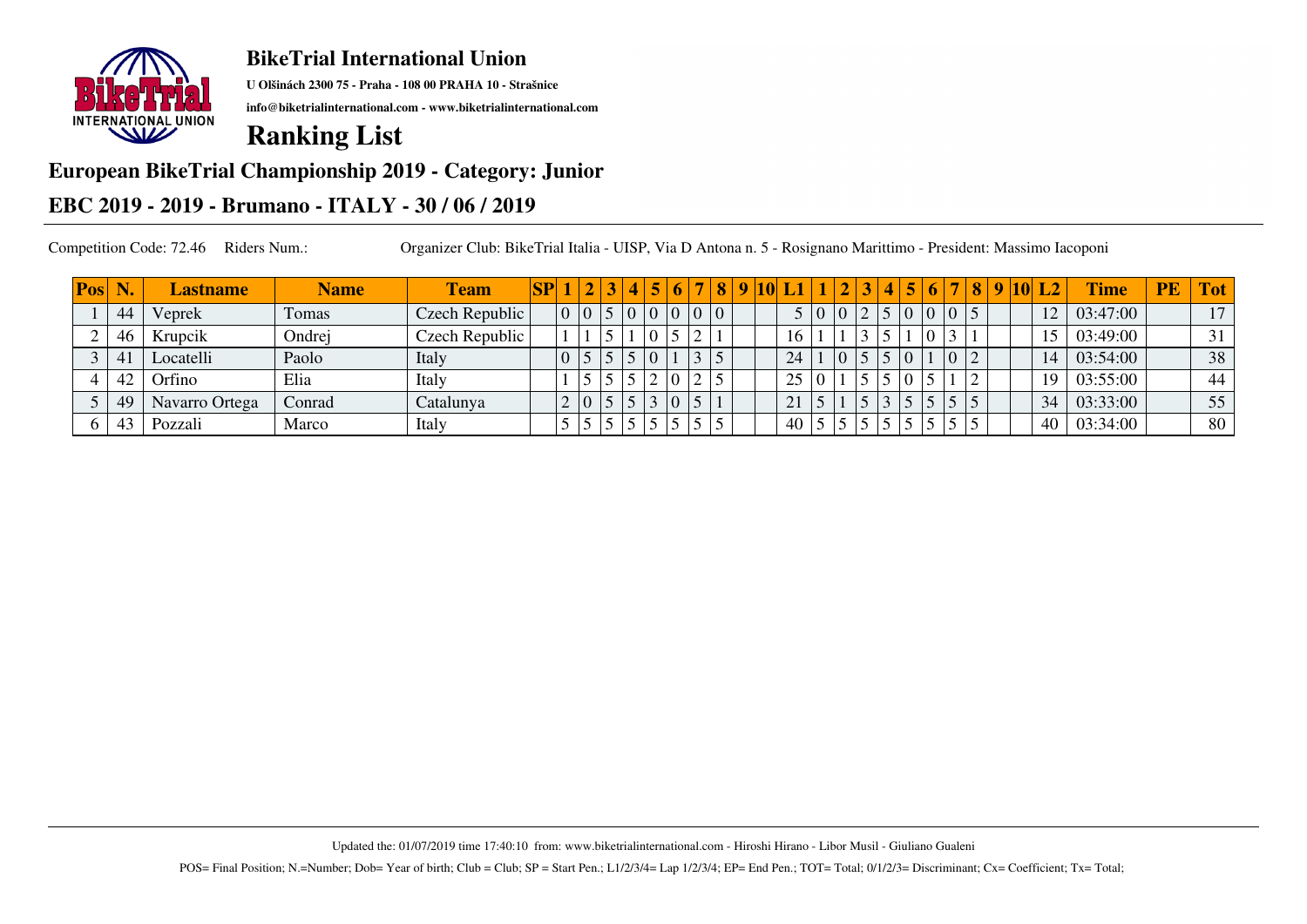

**U Olšinách 2300 75 - Praha - 108 00 PRAHA 10 - Strašnice**

**info@biketrialinternational.com - www.biketrialinternational.com**

# **Ranking List**

### **European BikeTrial Championship 2019 - Category: Major**

### **EBC 2019 - 2019 - Brumano - ITALY - 30 / 06 / 2019**

| <b>Pos</b> | W.           | <b>Lastname</b> | <b>Name</b>             | <b>Team</b> | S <sub>P</sub> |  | 2 3            |  |                | 8 | $\mathbf{Q}$ | <b>TOL</b> |             |                |  | $\overline{\bf 4}$ | $\overline{5}$ | 6                       | $\overline{\tau}$ | $\vert 8$ |  | 9 10 L2                  | <b>Time</b> | <b>PE</b> | <b>Tot</b> |
|------------|--------------|-----------------|-------------------------|-------------|----------------|--|----------------|--|----------------|---|--------------|------------|-------------|----------------|--|--------------------|----------------|-------------------------|-------------------|-----------|--|--------------------------|-------------|-----------|------------|
|            | 103          | Bursuc          | <b>Cristian Nicolae</b> | Spain       |                |  | $\overline{0}$ |  | $\overline{0}$ |   |              |            |             | $\overline{0}$ |  | $ 0\rangle$        |                | $\vert 0 \vert 0 \vert$ |                   |           |  |                          | 03:38:00    |           | 4          |
|            | $10^{\circ}$ | Riffaldi        | Davide                  | Italy       |                |  |                |  |                |   |              |            | 16          |                |  |                    |                |                         |                   |           |  | $\overline{\phantom{a}}$ | 04:12:00    |           | 33         |
|            | 102          | Congiu          | Roberto                 | Italy       |                |  |                |  | $\overline{0}$ |   |              |            | $\bigcap$ 1 |                |  |                    |                |                         |                   |           |  | 19                       | 04:12:00    |           | 40         |
|            | 107          | Hesse           | Ralf                    | Germany     |                |  |                |  |                |   |              |            | 23          |                |  |                    |                |                         |                   |           |  | 20                       | 04:21:00    |           | 43         |
|            | 109          | Mohwald         | Martin                  | Germany     |                |  |                |  |                |   |              |            | 25          | $\Omega$       |  |                    |                |                         |                   |           |  | 25                       | 04:22:00    |           | 50         |
|            | 108          | Ganser          | Andre                   | Germany     |                |  |                |  |                |   |              |            | 31          |                |  |                    |                |                         |                   |           |  | 32                       | 04:24:00    |           | 63         |
|            | 110          | Pozzali         | Angelo                  | Italy       |                |  |                |  |                |   |              |            | 35          |                |  |                    |                |                         |                   |           |  | 35                       | 04:12:00    |           | 70         |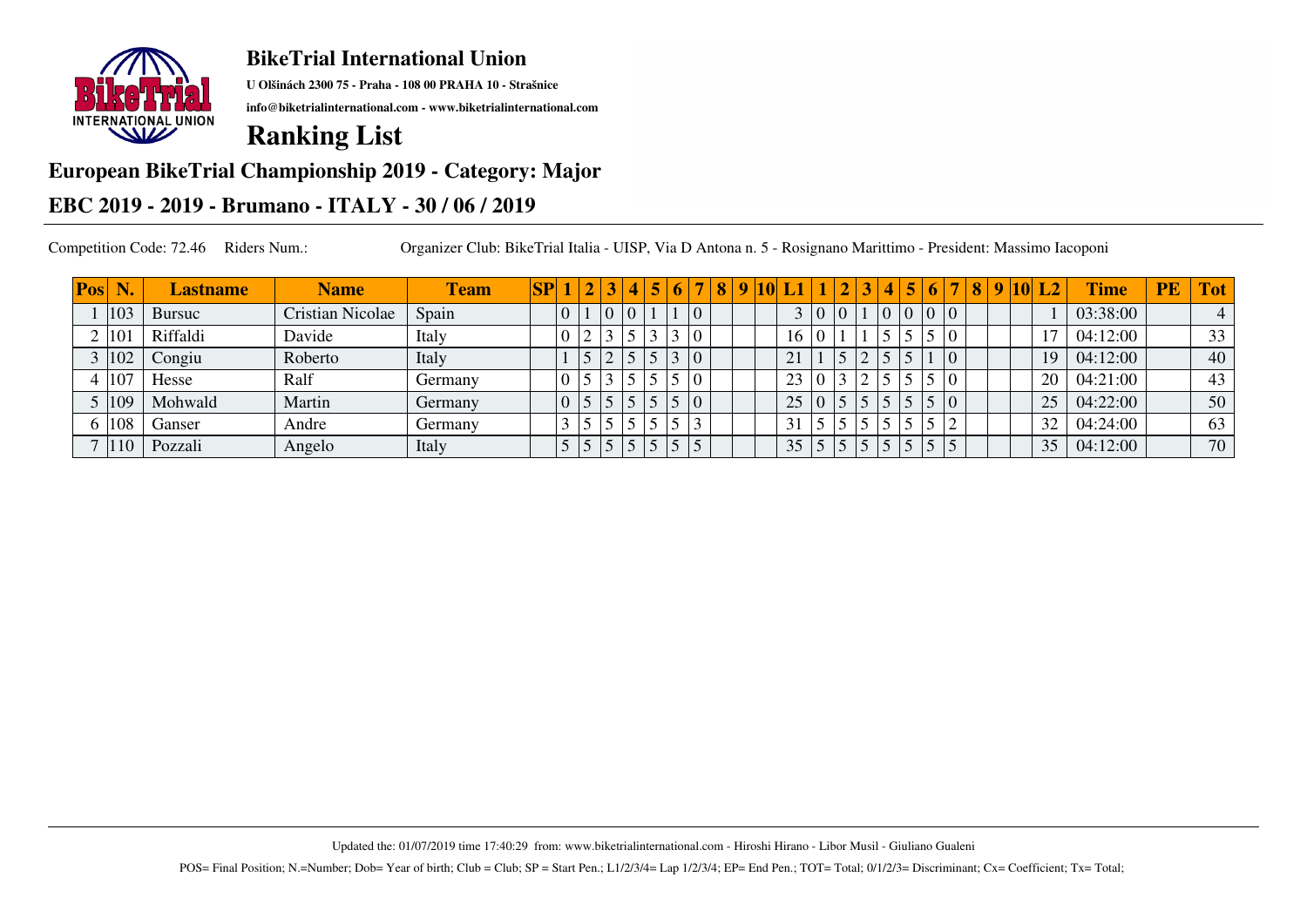

**U Olšinách 2300 75 - Praha - 108 00 PRAHA 10 - Strašnice**

**info@biketrialinternational.com - www.biketrialinternational.com**

# **Ranking List**

### **European BikeTrial Championship 2019 - Category: Minime**

### **EBC 2019 - 2019 - Brumano - ITALY - 30 / 06 / 2019**

| Pos | W. | <b>Lastname</b> | <b>Name</b> | <b>Team</b>    | $\mathbf{S} \mathbf{P}$ | 1 2 | $\sqrt{3}$ 4 | 5 | 6 | 8   9   10 |  |           |                |                | 4 |                 |  |  | 8  9  10  L2  | <b>Time</b> | <b>PE</b> | <b>Tot</b>      |
|-----|----|-----------------|-------------|----------------|-------------------------|-----|--------------|---|---|------------|--|-----------|----------------|----------------|---|-----------------|--|--|---------------|-------------|-----------|-----------------|
|     | 86 | / ymetal        | Rene        | Czech Republic |                         |     |              |   |   |            |  |           | $8\, 0\rangle$ | $\overline{0}$ |   |                 |  |  | 6.            | 04:13:00    |           | 14              |
|     | 88 | Weightman       | Oliver      | United Kingdom |                         |     |              |   |   |            |  | 16        |                |                |   |                 |  |  | 15            | 03:53:00    |           | 31              |
|     | 85 | Cavagna         | Arthur      | France         |                         |     |              |   |   |            |  | $\bigcap$ |                |                |   | 0 <sup>10</sup> |  |  |               | 04:06:00    |           | 36              |
|     | 87 | Sabacek         | Dominik     | Czech Republic |                         |     |              |   |   |            |  | 26        |                |                |   |                 |  |  | $\mathcal{L}$ | 04:18:00    |           | 53              |
|     | 82 | Bonomelli       | Alessio     | Italy          |                         |     |              |   |   |            |  | 33        |                |                |   |                 |  |  | 30            | 03:50:00    |           | 63              |
|     | 83 | <b>Bruni</b>    | Rocco       | Italy          |                         |     |              |   |   |            |  | 35        |                |                |   |                 |  |  | 35            | 03:27:00    |           | 70 <sub>1</sub> |
|     | 84 | Maccianti       | Mattia      | Italy          |                         |     |              |   |   |            |  | 35        |                |                |   |                 |  |  | 35            | 03:28:00    |           | 70              |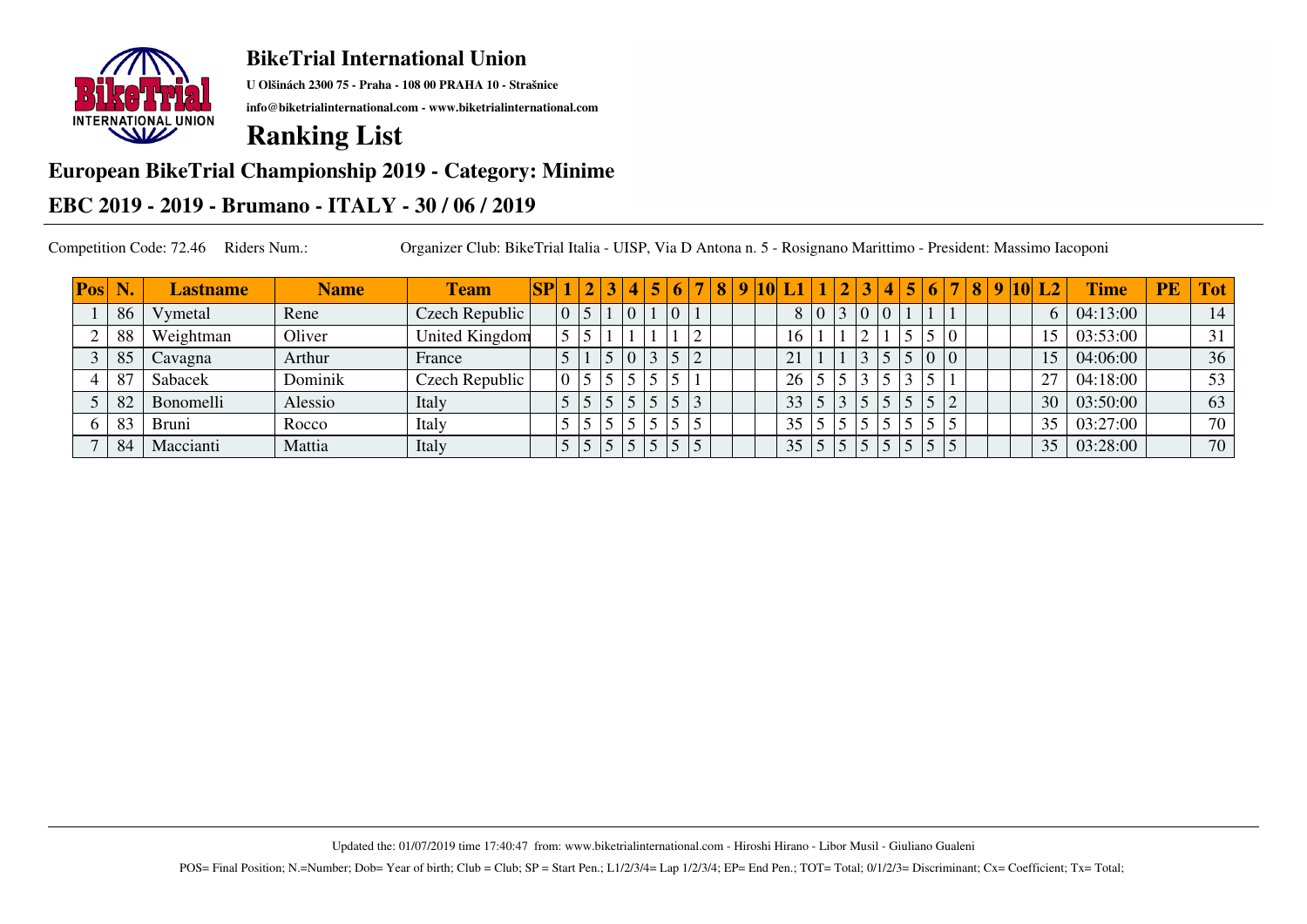

**U Olšinách 2300 75 - Praha - 108 00 PRAHA 10 - Strašnice**

**info@biketrialinternational.com - www.biketrialinternational.com**

# **Ranking List**

#### **European BikeTrial Championship 2019 - Category: Poussin**

### **EBC 2019 - 2019 - Brumano - ITALY - 30 / 06 / 2019**

| Pos | N             | <b>Lastname</b> | <b>Name</b>  | <b>Team</b> | SP |    |                | 2 3                      | $\vert$ 4 $\vert$ | 5 | 6 <sup>1</sup> |                | 8 | -9 | <b>10</b> |    |                |  | $\blacktriangleleft$ | $\vert 5 \vert$ | 6              | $\vert 8$ | 9 <sup>1</sup> | $10\vert L2$ | <b>Time</b> | <b>PE</b> | <b>Tot</b> |
|-----|---------------|-----------------|--------------|-------------|----|----|----------------|--------------------------|-------------------|---|----------------|----------------|---|----|-----------|----|----------------|--|----------------------|-----------------|----------------|-----------|----------------|--------------|-------------|-----------|------------|
|     | 139           | Wozniak         | Mikolaj      | Poland      |    | 10 |                | $\overline{\phantom{0}}$ |                   | ↑ | $\overline{0}$ | $ 0\rangle$    |   |    |           |    | $ 0\rangle$    |  | $\leq$               |                 | 0 <sup>0</sup> |           |                | 10           | 03:36:00    |           | 16         |
|     | $ 148\rangle$ | Ducoli          | Leonardo     | Italy       |    |    |                |                          |                   |   |                | $\leq$         |   |    |           | 30 |                |  |                      |                 |                |           |                | 28           | 03:40:00    |           | 58         |
|     | $ 146\rangle$ | Moro            | Noah Ernesto | Italy       |    |    |                |                          |                   |   |                | $\overline{3}$ |   |    |           | 30 | <sup>2</sup>   |  |                      |                 |                |           |                | 30           | 03:40:00    |           | 60         |
|     | 147           | Szlaga          | Jan          | Poland      |    |    |                |                          |                   |   |                |                |   |    |           | 33 | 5              |  |                      |                 |                |           |                | 31           | 03:34:00    |           | 64         |
|     | 5 149         | Natalizi        | Mauro        | Italy       |    |    |                | 5                        |                   |   |                |                |   |    |           | 33 | 5 <sup>5</sup> |  |                      |                 |                |           |                | 33           | 03:48:00    |           | 66         |
|     | 6 143         | Libertino       | Simone       | Italy       |    |    |                | 5                        |                   |   |                | 5              |   |    |           | 35 |                |  | $\leq$               |                 |                |           |                | 33           | 03:46:00    |           | 68         |
|     | 142           | Pedretti        | Leonardo     | Italy       |    |    | 5              |                          |                   |   |                |                |   |    |           | 35 | $\overline{5}$ |  |                      |                 |                |           |                | 35           | 03:45:00    |           | 70         |
|     | 14            | Nardi           | Damiano      | Italy       |    |    |                | $\leq$                   |                   |   |                | 5              |   |    |           | 35 |                |  | $\epsilon$           |                 |                |           |                | 35           | 03:50:00    |           | 70         |
|     | $ 144\rangle$ | Mazzola         | Diego        | Italy       |    |    | 5 <sup>5</sup> | 5                        |                   |   |                |                |   |    |           | 35 | 5 <sup>1</sup> |  | 5                    |                 | $\sqrt{5}$     |           |                | 35           | 04:04:00    |           | 70         |